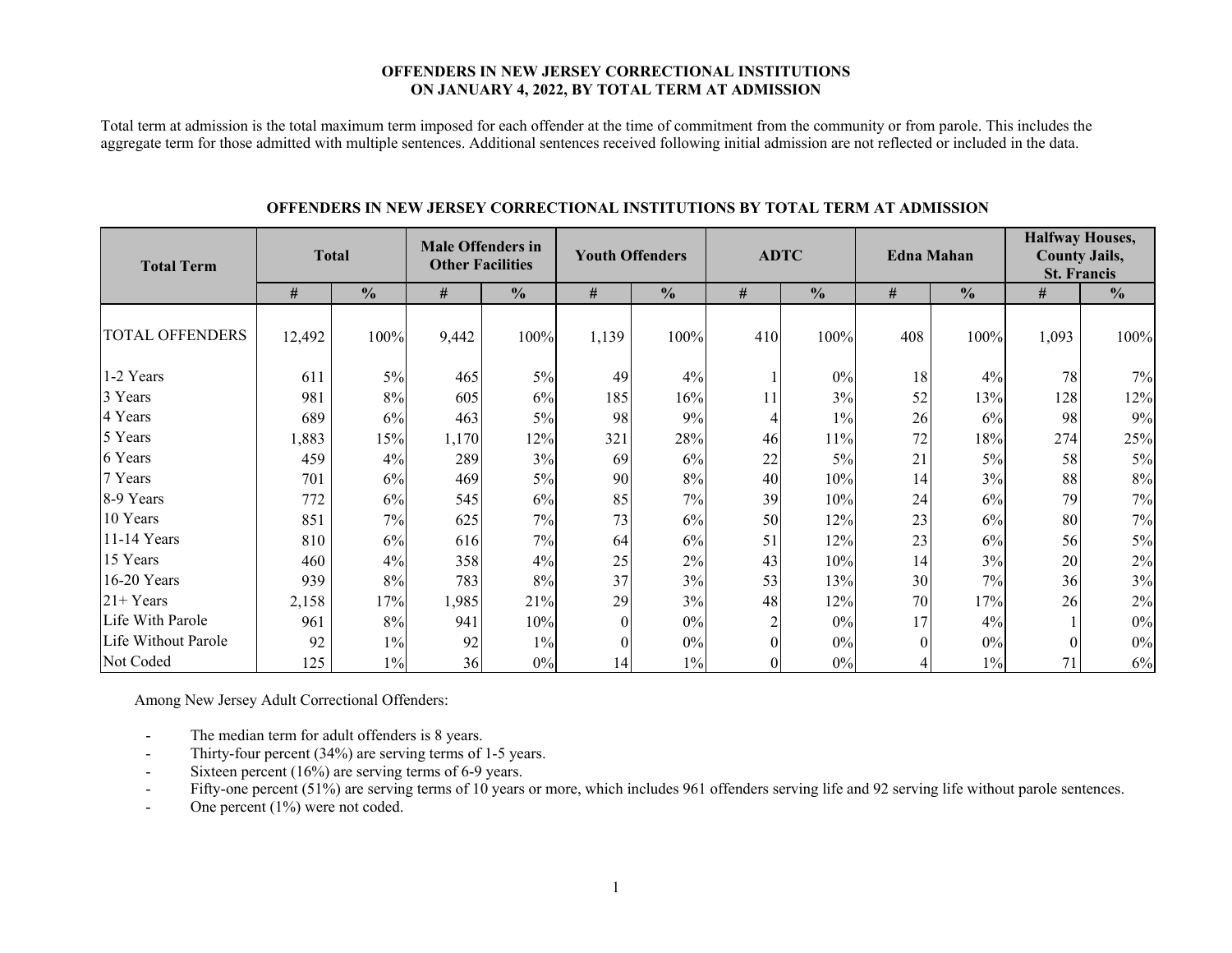| <b>Institution</b>       | <b>Total</b> | $1 - 2$<br>Years | 3<br>Years | 4<br>Years     | 5<br>Years | 6<br>Years | $\overline{7}$<br>Years | $8 - 9$<br>Years | 10<br>Years | $11 - 14$<br>Years | 15<br>Years | 16-20<br>Years | $20+$<br>Years | Life<br><b>With</b><br><b>Parole</b> | Life<br><b>Without</b><br>Parole | <b>Not</b><br>Coded |
|--------------------------|--------------|------------------|------------|----------------|------------|------------|-------------------------|------------------|-------------|--------------------|-------------|----------------|----------------|--------------------------------------|----------------------------------|---------------------|
|                          |              |                  |            |                |            |            |                         |                  |             |                    |             |                |                |                                      |                                  |                     |
| <b>Bayside</b>           | 893          | 44               | 115        | 71             | 165        | 42         | 52                      | 44               | 66          | 76                 | 31          | 82             | 72             | 25                                   | $\Omega$                         | 8                   |
| Main                     | 100%         | 5%               | 13%        | 8%             | 18%        | 5%         | 6%                      | 5%               | 7%          | 9%                 | 3%          | 9%             | 8%             | 3%                                   | 0%                               | 1%                  |
| <b>Bayside</b>           | 273          | 13               | 27         | 35             | 40         | 11         | 19                      | 22               | 26          | 18                 | 5           | 28             | 27             | 0                                    | $\mathbf 0$                      | $\overline{c}$      |
| Farm                     | 100%         | 5%               | 10%        | 13%            | 15%        | 4%         | 7%                      | 8%               | 10%         | 7%                 | 2%          | 10%            | 10%            | 0%                                   | $0\%$                            | 1%                  |
| <b>Bayside Total</b>     | 1,166        | 57               | 142        | 106            | 205        | 53         | 71                      | 66               | 92          | 94                 | 36          | 110            | 99             | 25                                   | $\mathbf 0$                      | 10                  |
|                          | 100%         | 5%               | 12%        | 9%             | 18%        | 5%         | 6%                      | 6%               | 8%          | 8%                 | 3%          | 9%             | 8%             | 2%                                   | 0%                               | $1\%$               |
|                          |              |                  |            |                |            |            |                         |                  |             |                    |             |                |                |                                      |                                  |                     |
| East Jersey Main         | 1,201        | 6                | 8          | 9              | 28         | 6          | 13                      | 17               | 35          | 41                 | 51          | 154            | 615            | 217                                  | $\mathbf 0$                      |                     |
|                          | 100%         | 0%               | $1\%$      | 1%             | 2%         | 0%         | 1%                      | 1%               | 3%          | 3%                 | 4%          | 13%            | 51%            | 18%                                  | 0%                               | 0%                  |
| <b>East Jersey Camp</b>  | 39           |                  | 0          | $\overline{0}$ | 0          | 0          | $\mathbf 0$             | 6                | 4           | 6                  | 4           |                | 11             | $\mathbf{0}$                         | $\mathbf 0$                      | $\Omega$            |
|                          | 100%         | 3%               | 0%         | 0%             | 0%         | 0%         | 0%                      | 15%              | 10%         | 15%                | 10%         | 18%            | 28%            | 0%                                   | 0%                               | $0\%$               |
| <b>East Jersey Total</b> | 1,240        | $\overline{7}$   | 8          | 9              | 28         | 6          | 13                      | 23               | 39          | 47                 | 55          | 161            | 626            | 217                                  | $\Omega$                         |                     |
|                          | 100%         | 1%               | 1%         | 1%             | 2%         | 0%         | 1%                      | 2%               | 3%          | 4%                 | 4%          | 13%            | 50%            | 18%                                  | $0\%$                            | 0%                  |
|                          |              |                  |            |                |            |            |                         |                  |             |                    |             |                |                |                                      |                                  |                     |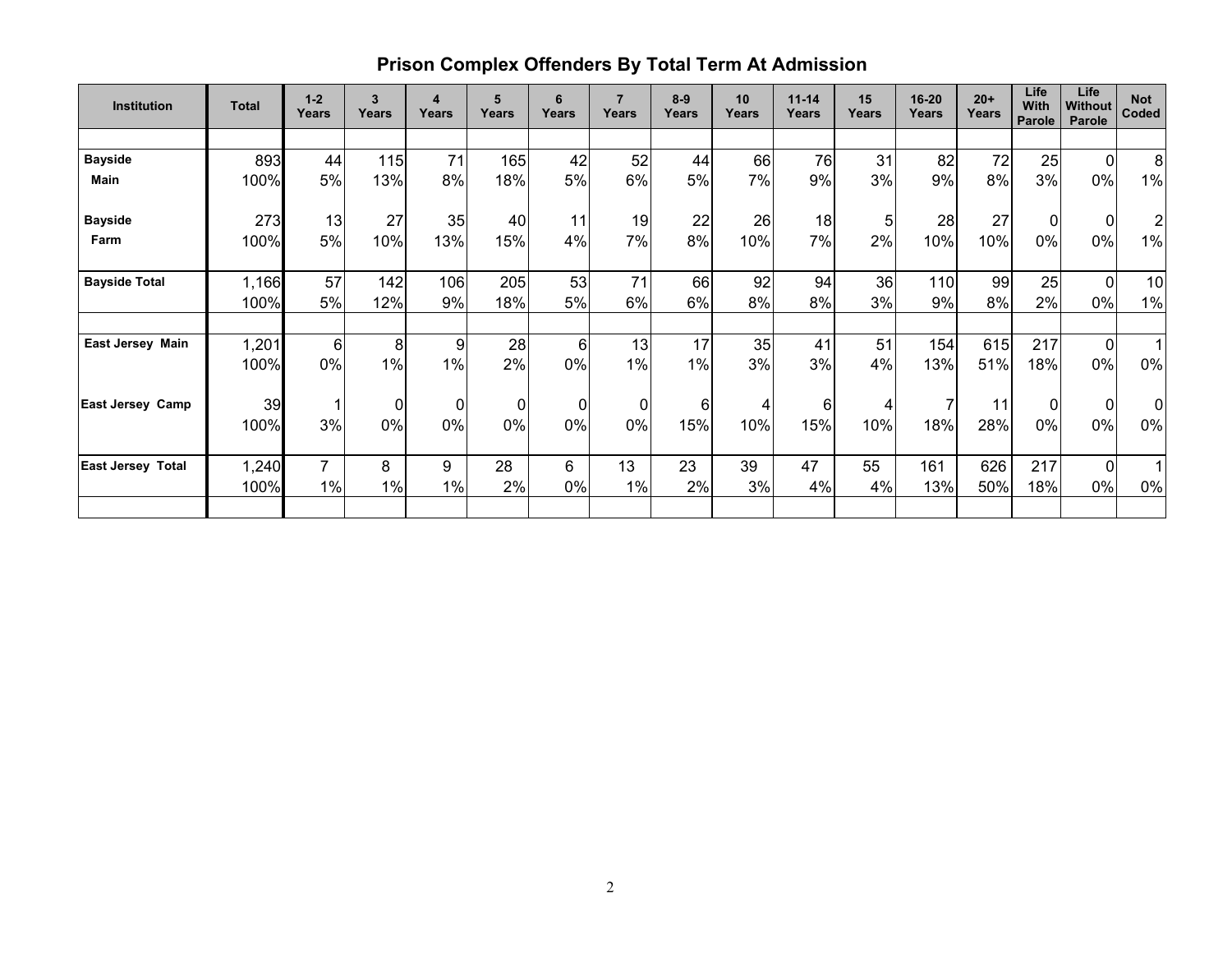# **Prison Complex Offenders By Total Term At Admission**

| Institution                                 | <b>Total</b> | $1 - 2$<br>Years | 3<br>Years | 4<br>Years | 5<br>Years | 6<br>Years | $\overline{7}$<br>Years | $8-9$<br>Years | 10<br>Years | $11 - 14$<br>Years | 15<br>Years | 16-20<br>Years | $20+$<br>Years | Life<br>With<br>Parole | Life<br>Without<br>Parole | <b>Not</b><br>Coded |
|---------------------------------------------|--------------|------------------|------------|------------|------------|------------|-------------------------|----------------|-------------|--------------------|-------------|----------------|----------------|------------------------|---------------------------|---------------------|
|                                             |              |                  |            |            |            |            |                         |                |             |                    |             |                |                |                        |                           |                     |
| Midstate                                    | 456          | $6 \mid$         | 20         | 18         | 92         | 26         | 42                      | 55             | 44          | 49                 | 29          | 30             | 33             | 12                     | $\overline{0}$            | $\mathbf 0$         |
|                                             | 100%         | 1%               | 4%         | 4%         | 20%        | 6%         | 9%                      | 12%            | 10%         | 11%                | 6%          | 7%             | 7%             | 3%                     | 0%                        | $0\%$               |
|                                             |              |                  |            |            |            |            |                         |                |             |                    |             |                |                |                        |                           |                     |
| <b>NJ State Prison</b>                      | 1,459        | 20               | 33         | 31         | 61         | 16         | 31                      | 25             | 42          | 39                 | 21          | 49             | 569            | 428                    | 90                        | 4                   |
|                                             | 100%         | 1%               | 2%         | 2%         | 4%         | 1%         | 2%                      | 2%             | 3%          | 3%                 | 1%          | 3%             | 39%            | 29%                    | 6%                        | $0\%$               |
|                                             |              |                  |            |            |            |            |                         |                |             |                    |             |                |                |                        |                           |                     |
| <b>Northern</b>                             | 1,745        | 81               | 125        | 102        | 242        | 54         | 96                      | 124            | 131         | 153                | 75          | 179            | 270            | 109                    | $\overline{0}$            | 4                   |
| <b>Main</b>                                 | 100%         | 5%               | 7%         | 6%         | 14%        | 3%         | 6%                      | 7%             | 8%          | 9%                 | 4%          | 10%            | 15%            | 6%                     | 0%                        | $0\%$               |
|                                             |              |                  |            |            |            |            |                         |                |             |                    |             |                |                |                        |                           |                     |
| <b>Northern</b>                             | 311          | 21               | 31         | 21         | 58         | 12         | 18                      | 22             | 19          | 13                 | 16          | 21             | 35             | 20                     | $\Omega$                  | 4                   |
| <b>Ad Seg Male</b>                          | 100%         | 7%               | 10%        | 7%         | 19%        | 4%         | 6%                      | 7%             | 6%          | 4%                 | 5%          | 7%             | 11%            | 6%                     | 0%                        | 1%                  |
|                                             |              |                  |            |            |            |            |                         |                |             |                    |             |                |                |                        |                           |                     |
| <b>Northern Total</b>                       | 2,056        | 102              | 156        | 123        | 300        | 66         | 114                     | 146            | 150         | 166                | 91          | 200            | 305            | 129                    | $\overline{0}$            | 8                   |
|                                             | 100%         | 5%               | 8%         | 6%         | 15%        | 3%         | 6%                      | 7%             | 7%          | 8%                 | 4%          | 10%            | 15%            | 6%                     | 0%                        | $0\%$               |
|                                             |              |                  |            |            |            |            |                         |                |             |                    |             |                |                |                        |                           |                     |
| Southern                                    | 1,000        | 116              | 117        | 94         | 241        | 53         | 87                      | 82             | 72          | 42                 | 19          | 28             | 39             | 3                      | $\Omega$                  | $\overline{7}$      |
|                                             | 100%         | 12%              | 12%        | 9%         | 24%        | 5%         | 9%                      | 8%             | 7%          | 4%                 | 2%          | 3%             | 4%             | 0%                     | 0%                        | $1\%$               |
|                                             |              |                  |            |            |            |            |                         |                |             |                    |             |                |                |                        |                           |                     |
| <b>South Woods</b>                          | 2,065        | 157              | 129        | 82         | 243        | 69         | 111                     | 148            | 186         | 179                | 107         | 205            | 314            | 127                    | $\overline{2}$            | 6                   |
|                                             | 100%         | 8%               | 6%         | 4%         | 12%        | 3%         | 5%                      | 7%             | 9%          | 9%                 | 5%          | 10%            | 15%            | 6%                     | 0%                        | 0%                  |
|                                             |              |                  |            |            |            |            |                         |                |             |                    |             |                |                |                        |                           |                     |
| <b>Subtotal</b><br><b>Male Offenders in</b> | 9,442        | 465              | 605        | 463        | 1,170      | 289        | 469                     | 545            | 625         | 616                | 358         | 783            | 1,985          | 941                    | 92                        | 36                  |
| <b>Other Facilities</b>                     | 100%         | 5%               | 6%         | $5%$       | 12%        | 3%         | $5%$                    | 6%             | 7%          | 7%                 | 4%          | 8%             | 21%            | 10%                    | 1%                        | 0%                  |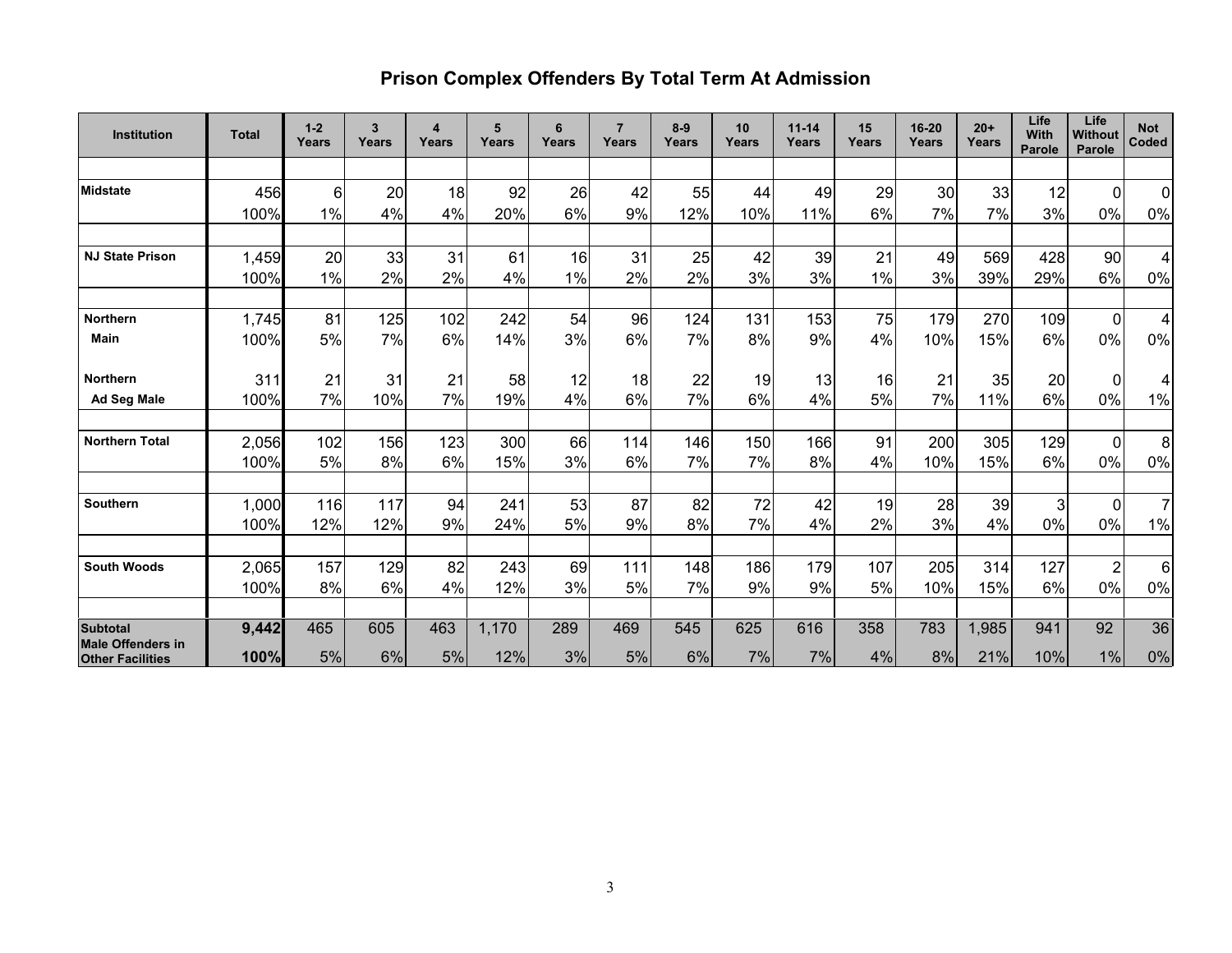## **Prison Complex Offenders By Total Term At Admission**

| <b>Institution</b>    | Total  | $1 - 2$<br>Years | 3<br>Years | 4<br>Years | 5<br>Years | 6<br>Years | Years | $8 - 9$<br>Years | 10<br>Years | $11 - 14$<br>Years | 15<br>Years | 16-20<br>Years | $20+$<br>Years | Life<br>With<br>Parole | <b>Life</b><br>Without<br><b>Parole</b> | <b>Not</b><br>Coded |
|-----------------------|--------|------------------|------------|------------|------------|------------|-------|------------------|-------------|--------------------|-------------|----------------|----------------|------------------------|-----------------------------------------|---------------------|
|                       |        |                  |            |            |            |            |       |                  |             |                    |             |                |                |                        |                                         |                     |
| <b>ADTC</b>           | 410    |                  | 11         |            | 46         | 22         | 40    | 39               | 50          | 51                 | 43          | 53             | 48             | 2                      |                                         | 0                   |
|                       | 100%   | 0%               | 3%         | $1\%$      | 11%        | 5%         | 10%   | 10%              | 12%         | 12%                | 10%         | 13%            | 12%            | 0%                     | 0%                                      | 0%                  |
|                       |        |                  |            |            |            |            |       |                  |             |                    |             |                |                |                        |                                         |                     |
| <b>SUBTOTAL</b>       | 9,852  | 466              | 616        | 467        | 1,216      | 311        | 509   | 584              | 675         | 667                | 401         | 836            | 2,033          | 943                    | 92                                      | 36                  |
|                       | 100%   | 5%               | 6%         | 5%         | 12%        | 3%         | 5%    | 6%               | 7%          | 7%                 | 4%          | 8%             | 21%            | 10%                    | 1%                                      | 0%                  |
|                       |        |                  |            |            |            |            |       |                  |             |                    |             |                |                |                        |                                         |                     |
| <b>Mahan - Female</b> | 408    | 18 <sub>1</sub>  | 52         | 26         | 72         | 21         | 14    | 24               | 23          | 23                 | 14          | 30             | 70             | 17                     |                                         |                     |
| Prison                | 100%   | 4%               | 13%        | 6%         | 18%        | 5%         | 3%    | 6%               | 6%          | 6%                 | 3%          | $7\%$          | 17%            | 4%                     | 0%                                      | 1%                  |
|                       |        |                  |            |            |            |            |       |                  |             |                    |             |                |                |                        |                                         |                     |
| <b>Total Prison</b>   | 10,260 | 484              | 668        | 493        | 1,288      | 332        | 523   | 608              | 698         | 690                | 415         | 866            | 2,103          | 960                    | 92                                      | 40                  |
| <b>Complex</b>        | 100%   | 5%               | 7%         | 5%         | 13%        | 3%         | 5%    | 6%               | 7%          | 7%                 | 4%          | 8%             | 20%            | 9%                     | 1%                                      | 0%                  |

#### Not Coded 1-2 Yrs 0.2%3-5 Yrs 14.9%6-9 Yrs 24.6%10 Yrs 12.2%11-15 yrs 22.9%16-20 Yrs 12.9%20 + Yrs11.7%Life 0.5%0.0%

## **ADTC MALE OFFENDERS IN OTHER FACILITIES**



The median term for Male Offenders in Other Facilities is 10 years.

The median term at ADTC is 10 years.

Forty percent (40.2%) of all Male Offenders in Other Facilities are serving sentences of 16 years or more.

Seventy-seven percent (77%) of all offenders at New Jersey State Prison are serving sentences of 16 years or more, with 428 Life With Parole and 90 Life Without Parole.

#### **FEMALE OFFENDERS**



The median term at Edna Mahan is 7 years.

Forty-one percent (41.2%) of the female offenders at Edna Mahan Correctional Facility for Women are serving sentences of 5 years or less.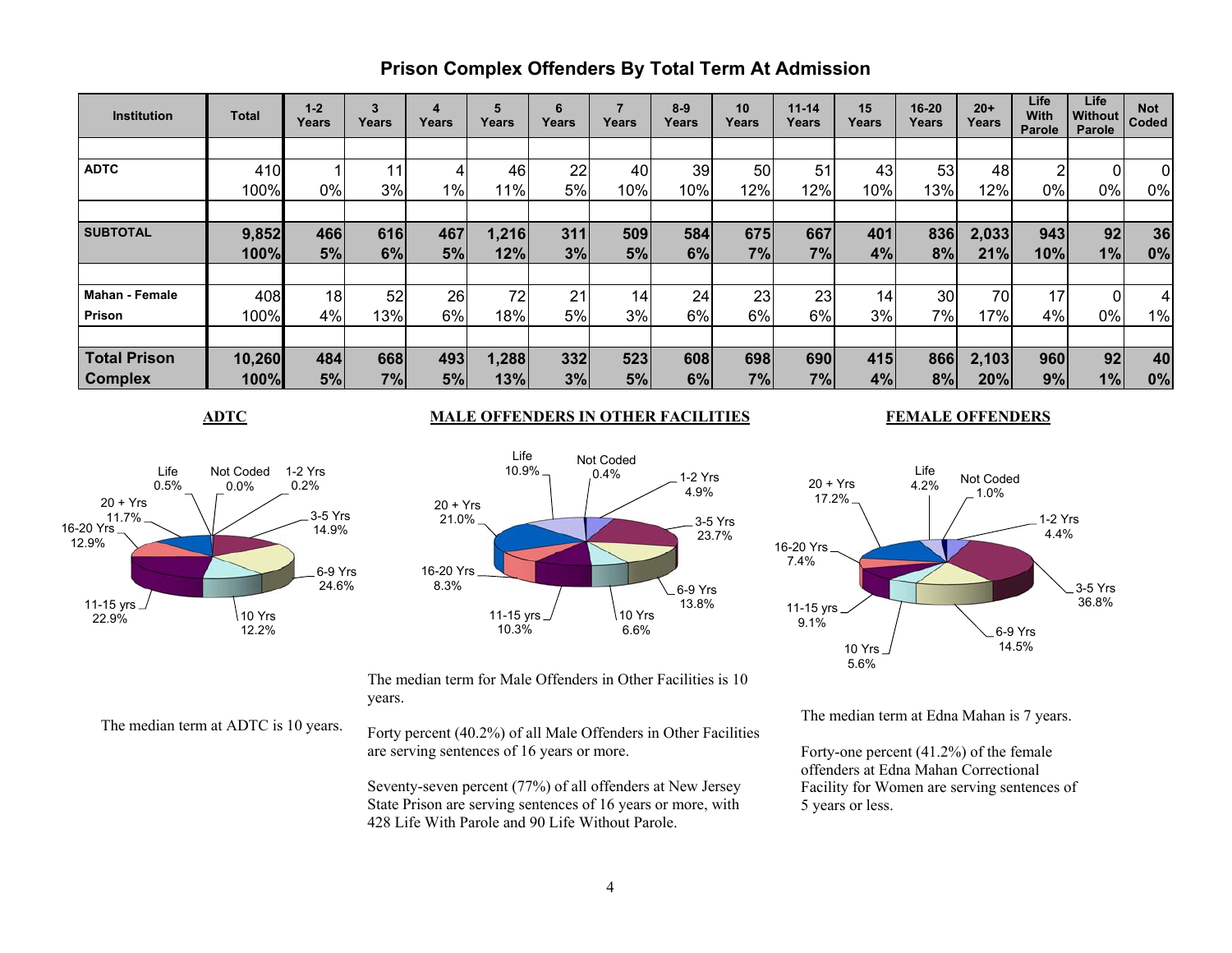| <b>Institution</b>              | Total         | $1-2$<br>Years | 3<br>Years | 4<br>Years | Years      | Years    | Years    | $8 - 9$<br>Years | 10<br>Years | $11 - 14$<br>Years | 15<br>Years | 16-20<br>Years | $20+$<br>Years | Life<br><b>With</b><br>Parole | Life<br><b>Without</b><br>Parole | <b>Not</b><br>Coded |
|---------------------------------|---------------|----------------|------------|------------|------------|----------|----------|------------------|-------------|--------------------|-------------|----------------|----------------|-------------------------------|----------------------------------|---------------------|
|                                 |               |                |            |            |            |          |          |                  |             |                    |             |                |                |                               |                                  |                     |
| <b>Garden State</b>             | ,139          | 49             | 185        | 98         | 321        | 69       | 90       | 85               | 73          | 64                 | 25          | 37             | 29             |                               | ות                               | 14                  |
|                                 | 100%          | 4%             | 16%        | 9%         | 28%        | 6%       | 8%       | 7%               | 6%          | 6%                 | 2%          | 3%             | 3%             | $0\%$                         | 0%                               | $1\%$               |
| Total Youth<br><b>Offenders</b> | 1,139<br>100% | 49<br>4%       | 185<br>16% | 98<br>9%   | 321<br>28% | 69<br>6% | 90<br>8% | 85<br>7%         | 73<br>6%    | 64<br>6%           | 25<br>2%    | 37<br>3%       | 29<br>3%       | 01<br>$ 0\% $                 | 0%                               | 14<br>1%            |

## **Youth Offenders By Total Term At Admission**

#### **YOUTH OFFENDERS**



The median term for youth offenders is 5 years.

No youth offenders are currently serving life sentences.